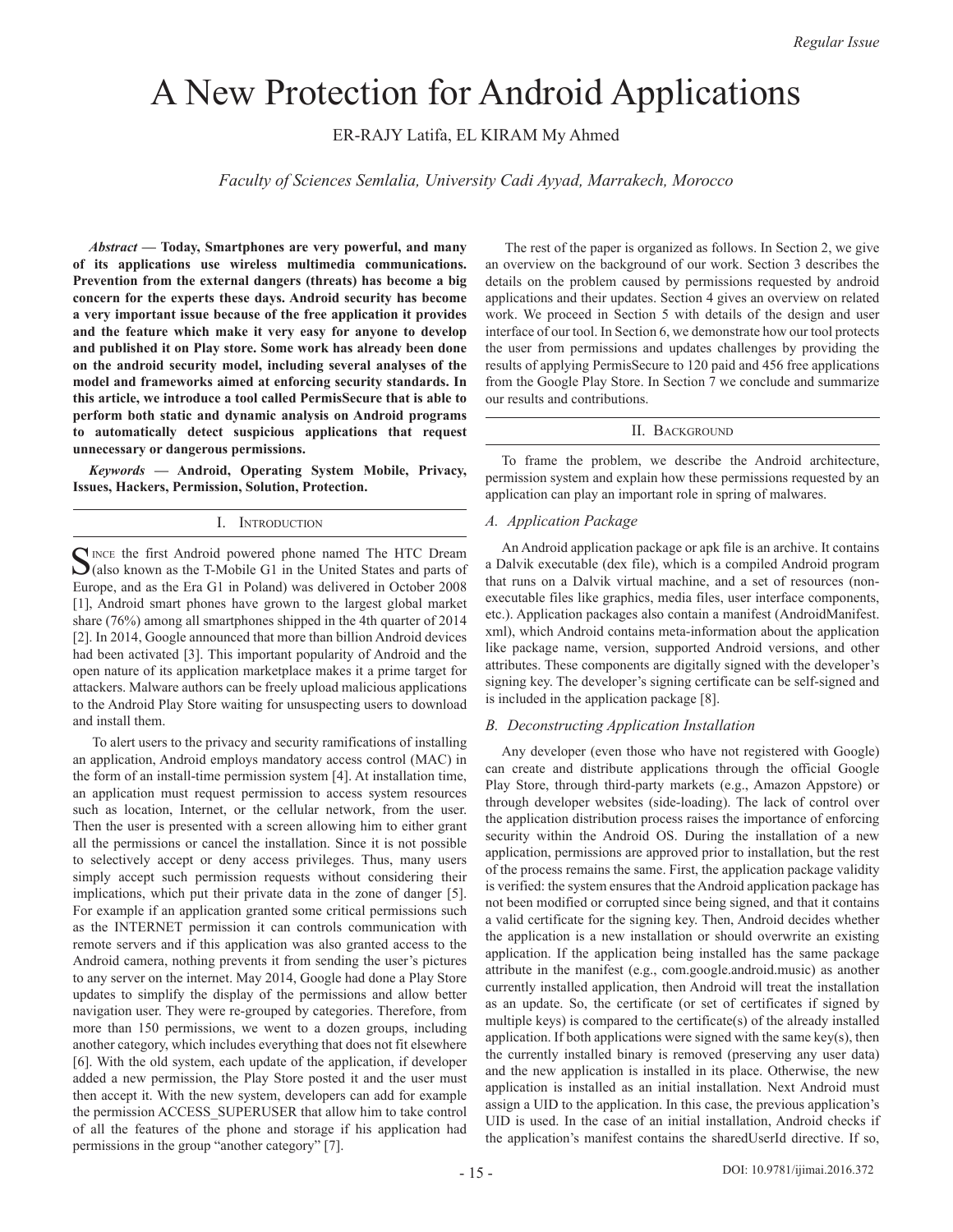Android looks for any other installed applications that are signed with the same key(s) and have sharedUserId specified in their manifest. If such applications are found, the application is assigned the same UID; otherwise a new UID is created.



Fig 1. Abstract model of the Android installation process for an application package (apk).

Finally permissions must be assigned to the UID[9]. The user is prompted to review and approve the permission assignments before the application is installed. When UID sharing is not used, permissions listed in the application's manifest are assigned to the UID. When UID sharing is used, the UID is assigned the union of all permissions in the manifests of applications sharing the UID. If the application is updating an already installed application, the permissions listed in the updated application's manifest are assigned to the UID [10].

### III. Problem Description

*Permission System:* Android controls access to system resources with install-time permissions by using two-way process. Firstly, developer defines the required permissions that are the first requisite for performing the functionalities of an application. Secondly, during installation time, user must have approved all the requested permissions to use an application [11]. Permissions requested by each application permissions fall into four levels:

(1) Normal – These permissions protect access to API calls that cannot impart real harm to the user (e.g. SET\_WALLPAPER controls the ability to change the user's background wallpaper) and, while applications need to request them, they are automatically granted.

(2) Dangerous – These control access to potentially harmful API calls, like those related to spending money or gathering private information. For example, Dangerous permissions are required to send text messages, read the list of contacts, call numbers, open Internet connections, etc.

(3) Signature – These regulate access to the most dangerous privileges, such as the ability to control the backup process or delete application packages. They are automatically granted to a requesting application if that application is signed by the same certificate (so, developed by the same entity) as that which declared/created the permission. This level is designed to allow applications that are part of a suite, or otherwise related, to share data.

(4) Signature/System – Same as Signature, except that the system image gets the permissions automatically as well. This is designed for use by device manufacturers only.

*Menace of Pileup*: The security analysis of mobile updating, focusing on Android Package Manager brings to light a new category of unexpected and security-critical vulnerabilities within Android's update installation logic. Such vulnerabilities, called Pileup (privilege escalation through updating), enable an unprivileged malicious application to acquire system capabilities once the OS is upgraded, without being noticed by the phone user. More specifically, through the application running on a lower version Android, the adversary can strategically claim a set of carefully selected privileges or attributes only available on the higher OS version. For example, the application can define a new system permission such as permission. ADD VOICEMAIL on Android 2.3.6, which is to be added on 4.0.4. It can also use the shared user ID[12] (a string specified within an application's manifest file) of a new system application on 4.0.4, its package name and other attributes. Since these privileges and attributes do not exist in the old system (2.3.6 in the example), the malicious application can silently acquire them (self-defined permission, shared UID and package name, etc.). When the system is being updated to the new one, the Pileup flaws within the new Package Manager will be automatically exploited. Consequently, such an application can stealthily obtain related system privileges, resources or capabilities. In the above example, once the phone is upgraded to 4.0.4, the application immediately gets permission.ADD\_VOICEMAIL without the user's consent and even becomes its owner, capable of setting its protection level and description. Also, the preempted shared UID enables the malicious application to substitute for system applications such as Google Calendar, and the package name trick was found to work on the Android browser, allowing the malicious application to contaminate its cookies, cache, security configurations and bookmarks, etc.

## IV. Related Work

Research related to this work can be classified into the following categories:

*Android Permissions:* Previous studies of Android applications have been limited in their understanding of permission usage. Enck et al. apply Fortify's Java static analysis tool to decompiled applications; they analyze a large set of applications and study their API use [13]. However, they are limited to studying application's use of a small number of permissions and API calls. In a recent study, Felt et al. manually classify a small set of Android applications as over privileged or not [14]. They were unable to reliably differentiate between necessary and unnecessary permissions because of limited Android documentation.

*Update behavior of Android:* The first studies has been by done Moeller et al. [15] by analyzing the updates of applications from Google Play quantitatively. An attack of the android system called Application Update Attack is studied by Tenenboim et al. [16]. Application updates might be a potential way to implant new security vulnerability and privacy data leaks to the user's phones. Chin et al. [17] studied users's confidence in security and privacy of Android. They found that users reported various concerns because of some misconceptions or misunderstandings. Android permissions provide a mechanism for users to manage the access control of applications, especially when fine-grained controls are granted.

*Privilege escalation:* XManDroid [18] was designed to prevent privilege escalation and collusion attacks by enforcing policies on the communications between applications, e.g., banning an application that has access to the user's location from interacting with an application that is allowed to access the Internet. Aurasium [19] repackages applications and introduces an intermediate layer between the framework's native code libraries and the operating system kernel inside the application process. AppSealer [20] combines static- and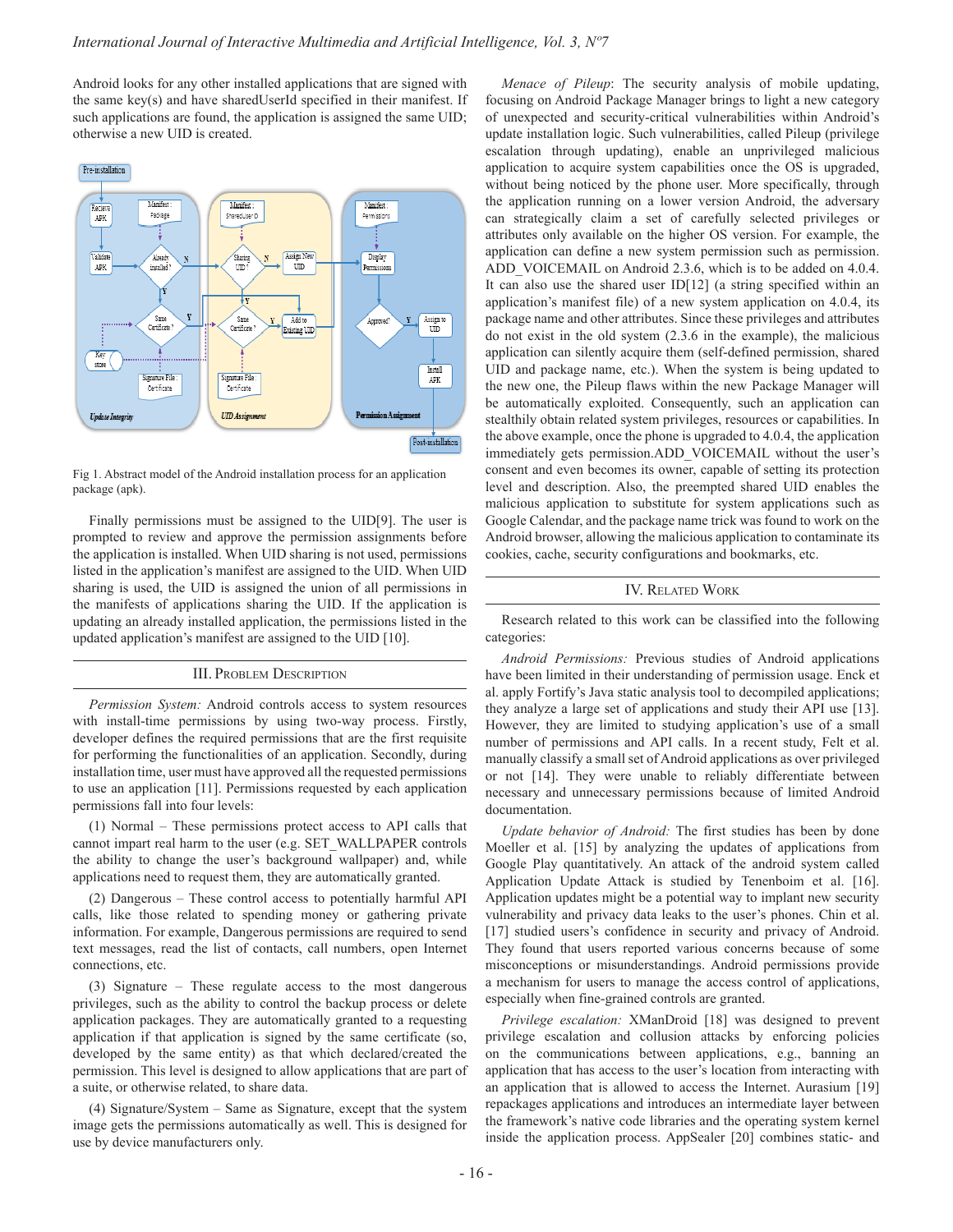dynamic-code analysis techniques to patch the applications's bytecode in order to mitigate component hijacking attacks. Xing et al.[7] Authors introduce a scanner tool for detecting applications that are vulnerable against the pileup threat.

### V. PermisSecure Introduction

In this section, we present PermisSecure, a tool sandbox based on dynamic and static analysis for Android smartphones, which increases user awareness about potentially harmful applications in install-time on his phone. The concept is based on the assumption that users are willing to take security increasing actions (such as canceling the installation of a potentially harmful application) once they gain knowledge about a potential dangerous or unnecessary permissions requested.

#### *A. Interface User*

The design and implementation of the PermisSecure user interface follows the basic principle of warning, to provide the user with only as many pieces of information as necessary to avoid suspicious applications. Further, we designed the application to integrate seamlessly in the Android system.

When the user wants to install a new application, the software involved to perform an analysis on two levels (See Fig. 5(a)) , the first level it analyzes the permissions requested by the application, if they are dangerous it displays a warning to the user who can choose between contain or cancel the installation (See Fig. 5(b)). Otherwise, it goes to the second level of analysis and verifies the code. Therefore, if the code is suspicious, it shows to the user a warning same to that of the first level, otherwise it allows the installation of the application. PermisSecure repeat the process when an application update is available (See Fig. 5(c)).



(a) PermisSecure preform an analysis in install-time of new application.

(b) PermisSecure analyzes permissions and displays a warning to the user who can choose between contain or cancel the installation.

(c) Once an application is available, PermisSecure analyzes it.

#### VI.Results

We applied PermisSecure to 120 paid and 456 free applications from the Google Play Store. For the applications to identify the dangerous or unnecessary permissions. PermisSecure calculates the maximum set of Android permissions that an application may need. We compare that set to the permissions actually requested by the application. If the application requests more permissions, then it is over privileged.

*Unnecessary permission*: PermisSecure identified that 45% of free and 22% of paid applications have unnecessary permissions. In some cases, we were able to determine why developers asked for unnecessary permissions.

- Permission Name: Developers sometimes request permissions with names that sound related to their application's functionality, even if the permissions are not required.
- RelatedMethods: Some classes contain a mix of permissionprotected and unprotected methods. We have observed applications using unprotected methods but requesting permissions that are required for other methods in the same class. For example, android. provider.Settings.Secure includes both setters and getters. Setters require the WRITE\_SETTINGS permission, and the getters do not. Two applications use the getters and not the setters, but request the WRITE\_SETTINGS permission.
- Copy and Paste: Popular message boards contain Android code snippets and advice about permission requirements. Sometimes this information is inaccurate, and developers who copy it will over privilege their applications. For example, one application in our data sets registers to receive the android.net.wifi.STATE\_ CHANGE Intent and requests the ACCESS\_WIFI\_STATE permission. As of May 2011, the third-highest Google search result for that Intent contains the incorrect assertion that it requires that permission [21].
- Deputies: An application can send an Intent to another deputy application, asking the deputy to perform an operation. If the deputy makes a permission-protected API call, then the deputy needs the permission. The sender of the Intent, however, does not. We noticed instances of applications requesting permissions for actions that they asked deputies to do. For example, one application asks the Android Market to install another application. The sender asks for INSTALL\_PACKAGES, which it does not need because the Market application does the installation. Another application asks the built-in camera application to take photos, yet requests the CAMERA permission for itself.
- Testing Artifacts: A developer might add a permission during testing and then forget to remove it when the test code is removed. For example, ACCESS MOCK LOCATION is typically used only for testing but can be seen in released applications.

Confusion over permission names, related methods, and Intents could be addressed with improved API documentation. We recommend listing permission requirements on a per-method (rather than per-class) basis. Confusion over deputies could be reduced by clarifying the relationship between permissions and pre-installed system applications.

| <b>Permission</b>             | <b>Types</b> |       |                         |
|-------------------------------|--------------|-------|-------------------------|
|                               | Paid         | Free  | <b>Permission level</b> |
| <b>ACCESS NETWORK STATE</b>   | 10%          | 15%   | Normal                  |
| <b>READ PHONE STATE</b>       | 9%           | 15%   | Dangerous               |
| <b>ACCESS WIFI STATE</b>      | 6%           | 8%    | Normal                  |
| WAKE LOCK                     | 3%           | $5\%$ | Dangerous               |
| WRITE EXTERNAL STORAGE        | $5\%$        | 7%    | Dangerous               |
| ACCESS MOCK LOCATION          | $4\%$        | 6%    | Dangerous               |
| <b>CALL PHONE</b>             | $4\%$        | $5\%$ | Dangerous               |
| <b>ACCESS COARSE LOCATION</b> | 3%           | $5\%$ | Dangerous               |
| <b>CAMERA</b>                 | 2%           | $5\%$ | Dangerous               |
| <b>INTERNET</b>               | 3%           | 5%    | Dangerous               |

This table shows that almost all unnecessary requested by applications (paid and free) are dangerous.

*Dangerous permissions:* We are concerned with the prevalence of dangerous permissions. Dangerous permissions are displayed as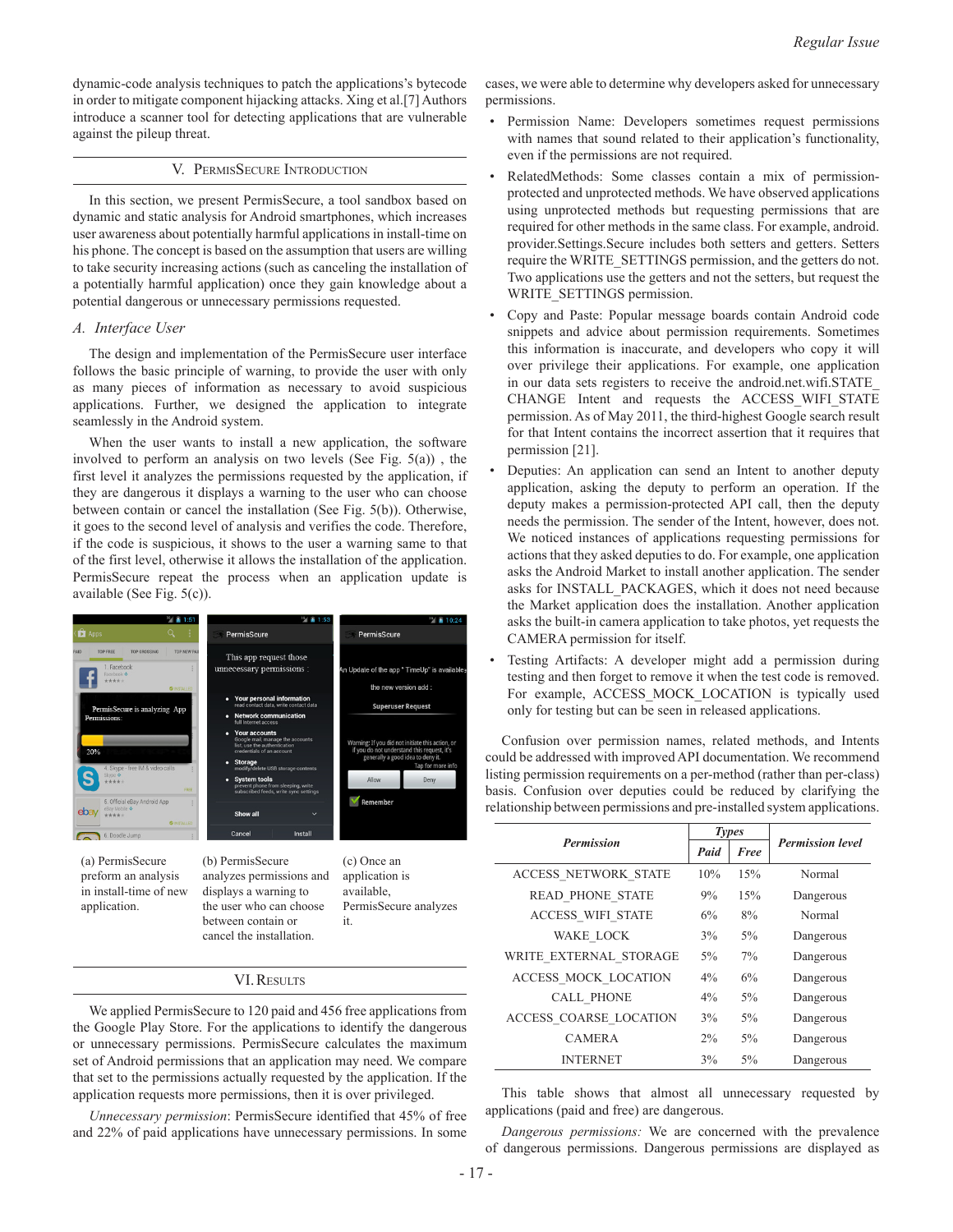a warning to users during installation and can have serious security ramifications if abused. We find that 93% of free and 82% of paid applications have at least one dangerous permission, e.g., generate at least one warning. Android permissions are grouped into functionality categories. This provides a relative measure of which parts of the protected API are used by applications. A small number of permissions are requested very frequently. In particular, the INTERNET permission is heavily used. We find that 14% of free and 4% of paid applications request INTERNET as their only dangerous permission. Barrera et al. hypothesize that free applications often need the INTERNET permission only to load advertisements [22]. The disparity in INTERNET use between free and paid applications supports this hypothesis, although it is still the most popular permission for paid applications. Enck et al. found that some free applications leak personal data [23][24], this may explain the difference in ACCESS COARSE LOCATION requests. The prevalence of the INTERNET permission means that most applications with access to personal information also have the ability to leak it. For example, 97% of the 225 applications that ask for ACCESS FINE LOCATION also request the INTERNET permission. Similarly, we find that 99%, 94%, and 78% of the 306, 149, and 14 respectively applications that request ACCESS COARSE LOCATION, READ CONTACTS, and READ CALENDAR have the INTERNET permission. Although many applications ask for at least one Dangerous permission, the total number of permission requests is typically low. Even the most highly privileged application in our set asks for less than half of the available 56 dangerous permissions. Fig. 3 shows the distribution of dangerous permission requests.



Fig 3. Dangerous permissions per application

*Analysis of updates:* The success of a privilege escalation attack on an update process depends not only on the presence of Pileup vulnerabilities, but also on the new system resources and capabilities the update adds that can be acquired by the adversary through the attack. Here we present a measurement study in which we ran our PermisSecure against a large number of applications for updates (183 Apps) to understand the exploit opportunities (new exploitable attributes and properties) they bring in.

 We first looked at the overall impacts of the Pileup vulnerabilities to the Android ecosystem, in terms of update instance, which refers to the upgrade of a specific OS (from a specific manufacturer, on a specific device model and for a specific carrier) to a higher one under the same set of constraints. For each update instance, we measured the quantity of exploiting opportunities it can offer, with regards to all the Pileup flaws found in our research, such as the numbers of new permissions, packages and shared UIDs an update instance introduces to the new system. From the 383 we downloaded, we identified 241 update instances. The Statistics on their total exploit opportunities in each instance are illustrated in Fig. 4. Particularly, we found that 50% of those instances have more than 71 opportunities.



Fig 4. Cumulative Distribution of Total Exploit Opportunities in Each Update **Instance** 

#### VII. Conclusion and Future work

In this paper, we present the design and implementation of PermisSecure that analyzes permissions requested by Android applications in installing-time and after their updates. Our reference implementation is very efficient and induces a small performance overhead. Therefore, we have developed this tool especially for users without a technical and security background. Our aim was to put permission based systems on a stable footing by informing users about dubious permission sets. There are several ways to extend the concept of creating awareness after applications are installed. First, it would be beneficial if the user would be informed before installation for suspicious applications. Preferably, the user should be given alternatives, such as this torch light app needs 124 permissions, including 15 dangerous ones. Alternatively, we have found a torch light application, that only needs 2 permissions, none of them being dangerous.

#### **REFERENCES**

- [1] M. Amir, "Energy-Aware Location Provider for the Android Platform," University of Alexandria, 2010.
- [2] Scientiamobile, "Mobile Overview Report October December 2014," Reston, 2014.
- [3] L. Li, A. Bartel, J. Klein, Y. Le Traon, S. Arzt, S. Rasthofer, E. Bodden, D. Octeau, and P. McDaniel, "I know what leaked in your pocket: uncovering privacy leaks on Android Apps with Static Taint Analysis," CoRR, 2014.
- [4] A. P. Felt, E. Ha, S. Egelman, A. Haney, E. Chin, and D. Wagner, "Android Permissions : User Attention , Comprehension , and Behavior," 2012.
- [5] M. Lange, S. Liebergeld, A. Lackorzynski, A. Warg, and M. Peter, "L4Android: A Generic Operating System Framework for Secure Smartphones," Proc. 1st ACM Work. Secur. Priv. Smartphones Mob. Devices, pp. 39–50, 2011.
- [6] N. Viennot, E. Garcia, and J. Nieh, "A measurement study of google play," 2014 ACM Int. Conf. Meas. Model. Comput. Syst. - SIGMETRICS '14, pp. 221–233, 2014.
- [7] L. Xing, X. Pan, R. Wang, K. Yuan, and X. Wang, "Upgrading Your Android, Elevating My Malware: Privilege Escalation Through Mobile OS Updating," IEEE Symp. Secur. Priv., 2014.
- [8] T. Report, "Analysis of Dalvik Virtual Machine and Class Path Library,"